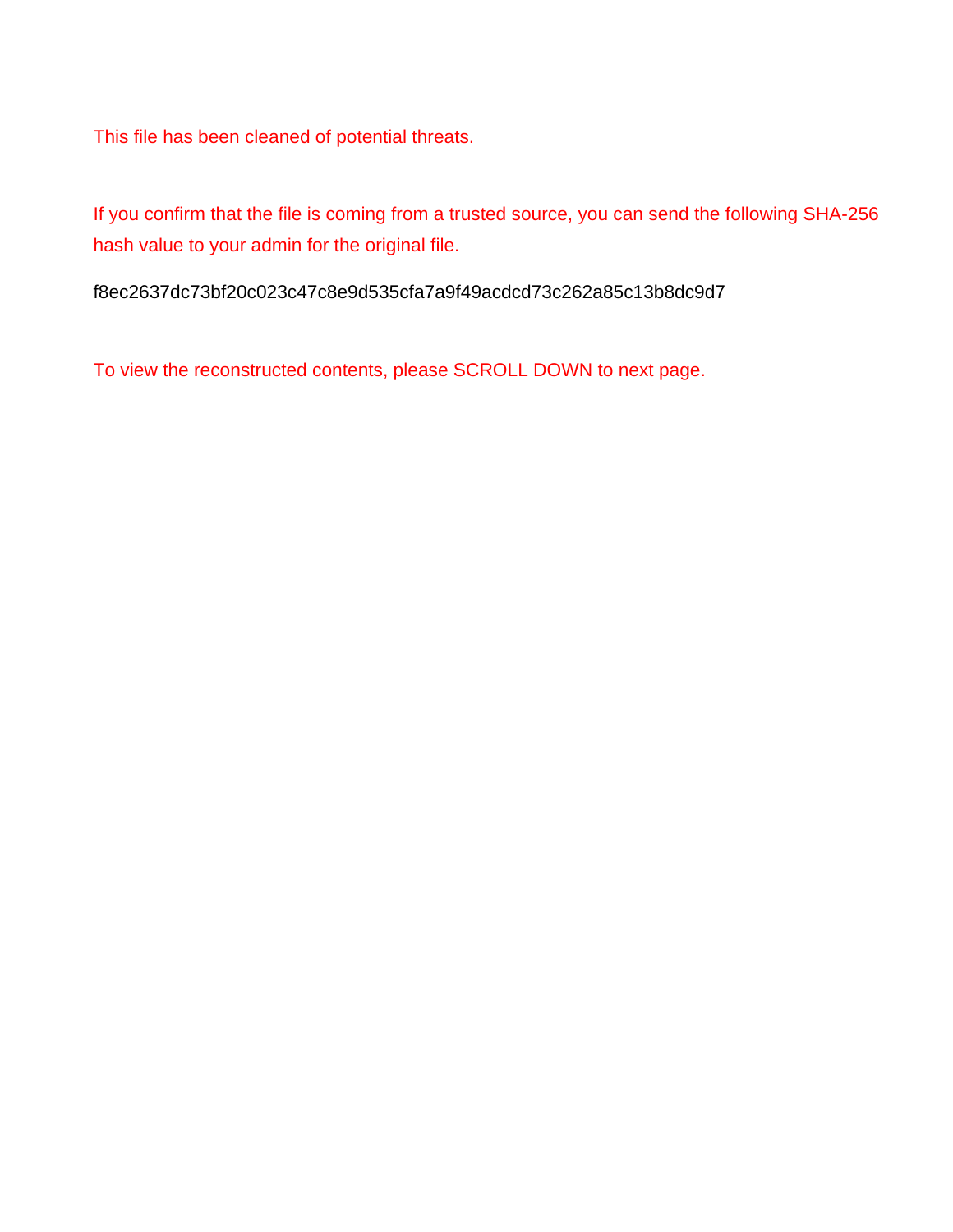# **The text that follows is a PREPRINT. O texto que segue é um PREPRINT.**

**Please cite as: Favor citar como:** 

> Ferrante, L., S. Livas, W.A. Steinmetz, A.C.L. Almeida, J. Leão, R.C. Vassão, U. Tupinambás, P.M. Fearnside, L.H. Duczmal. 2021. **The first case of immunity loss and SARS-CoV-2 reinfection by the same virus lineage in Amazonia**. *Journal of Racial and Ethnic Health Disparities* https://doi.org/10.1007/s40615-021-01084-7

ISSN: 2197-3792 Copyright: Springer Nature Switzerland AG. DOI: 10.1007/s40615-021-01084-7

The original publication is available at O trabalho original está disponível em:

https://doi.org/10.1007/s40615-021-01084-7

https://link.springer.com/content/pdf/10.1007/s40615-021-01084-7.pdf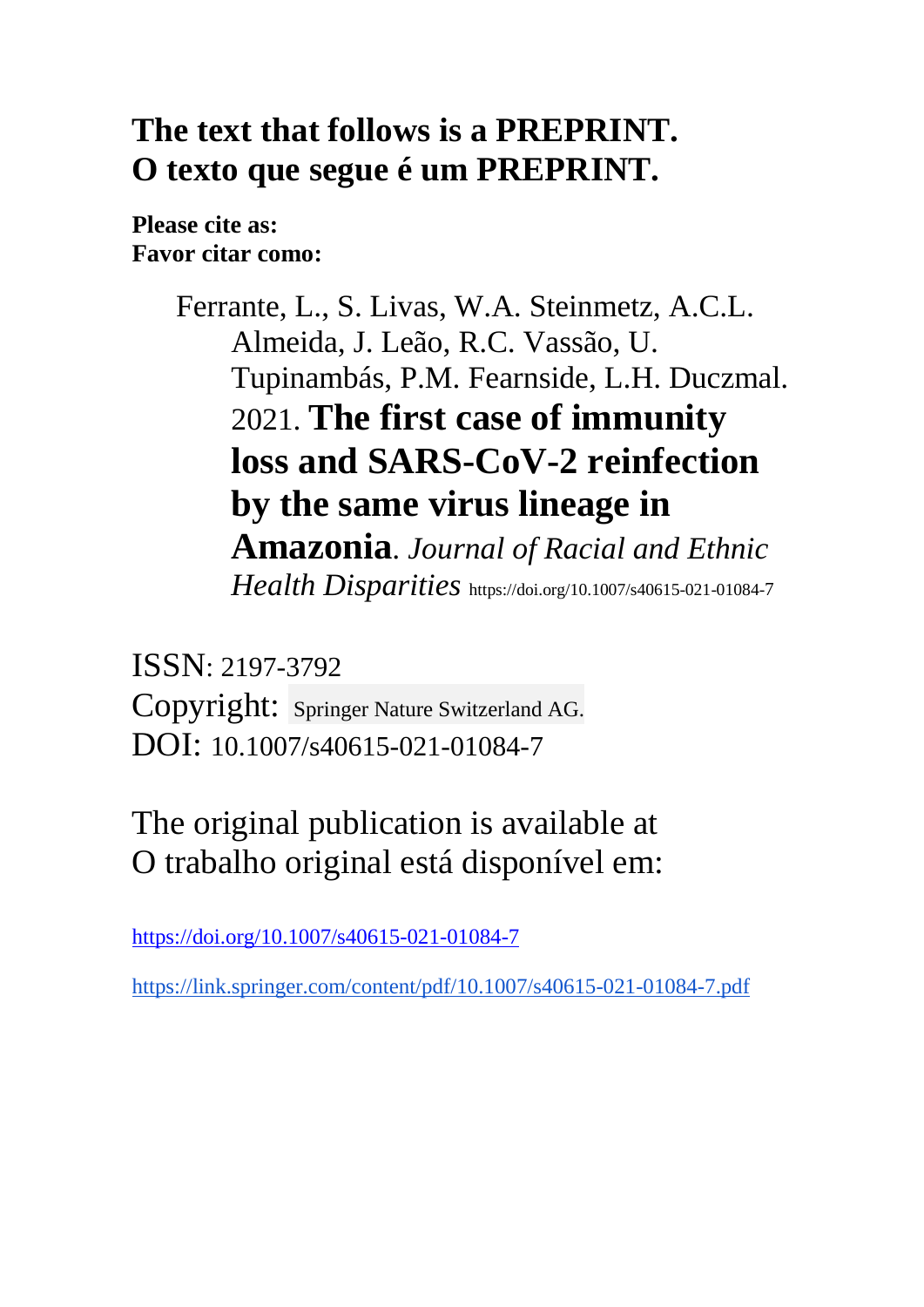# **The first case of immunity loss and SARS-CoV-2 reinfection by the same virus**

# **lineage in Amazonia**

- 3 Lucas Ferrante<sup>1,\*</sup>, Sophia Livas<sup>2</sup>, Wilhelm Alexander Steinmetz<sup>3</sup>, Alexandre Celestino
- 4 Leite Almeida<sup>4</sup>, Jeremias Leão<sup>5</sup>, Ruth Camargo Vassão<sup>6</sup>, Unaí Tupinambás<sup>7</sup>, Philip
- 5 Martin Fearnside<sup>8</sup>, Luiz Henrique Duczmal<sup>9</sup>
- 
- <sup>1</sup>Instituto Nacional de Pesquisas da Amazônia (INPA), Programa de Pós-Graduação em Biologia<br>8 (Ecologia), Manaus, Amazonas, Brazil.
- 
- <sup>2</sup> Universidade Federal do Amazonas (UFAM) Programa de Pós-Graduação em Saúde, Sociedade e<br>10 Endemias na Amazônia (PPG-SEA-M), Manaus, Amazonas, Brazil.
- 
- 
- 
- 
- 
- <sup>3</sup>Universidade Federal do Amazonas (UFAM) Department of Mathematics, Manaus, Amazonas, Brazil.<br>
<sup>4</sup>Universidade Federal de São João del-Rei (UFSJ) DEFIM, Ouro Branco, Minas Gerais, Brazil<br>
<sup>5</sup>Universidade Federal do A
- 16 Minas Gerais, Brazil.<br>17 <sup>8</sup>Instituto Nacional de
- <sup>8</sup> Instituto Nacional de Pesquisas da Amazônia (INPA), Departamento de Dinâmica Ambiental, Manaus, 18 Amazonas, Brazil.<br>19 <sup>9</sup>Universidade Fede
- <sup>9</sup> Universidade Federal de Minas Gerais (UFMG) Department of Statistics, Belo Horizonte, Minas<br>20 Gerais. Brazil. Gerais, Brazil.
- 21 Correspondence to: lucasferrante@hotmail.com
- 

### **Abstract**

 We report the first confirmed record of a SARS-CoV-2 immunity loss and reinfection for the Amazon region and for Brazil by the same virus linage. The patient presented an asymptomatic condition the first time and an aggravated one after

- reinfection. We raise the possibility of a recessive genotype in the Amazonian
- population that does not generate an immune memory response to SARS-CoV-2.
- 

**Keywords:** Amazonas, COVID-19, immunity loss, Manaus.

 Cases of reinfection by SARS-CoV-2 have been reported for various locations around the world [1, 2]. We report a case in Manaus, the capital of Brazil's state of Amazonas -- the first confirmed record of immunity loss with a SARS-CoV-2 reinfection for the Amazon region and for Brazil. The patient is a 24-year-old woman without comorbidities, 1.78 m in height and weighing 75 kg. The patient (Sophia Livas, the second author of this study) tested positive the first time on July 9, 2020 with a rapid test, showing no symptoms, confirmed on the same day by two RT-PCR tests (sample type: oropharyngeal swab) for SARS-CoV-2 and tested positive for IgM and negative for IgG. An RT-PCR test (oropharyngeal-swab sample) performed sixty days after the date of the first infection showed the absence of SARS-CoV-2. The first symptoms of reinfection were noticed on October 25, or 109 days after the first infection, with no symptoms of COVID-19 during this period.

 The symptoms of reinfection started with a sudden headache at different times during the day, body pain that, according to the patient, was more constant in the afternoon than at other times of day, an inflammation in the throat, odynophagia, nasal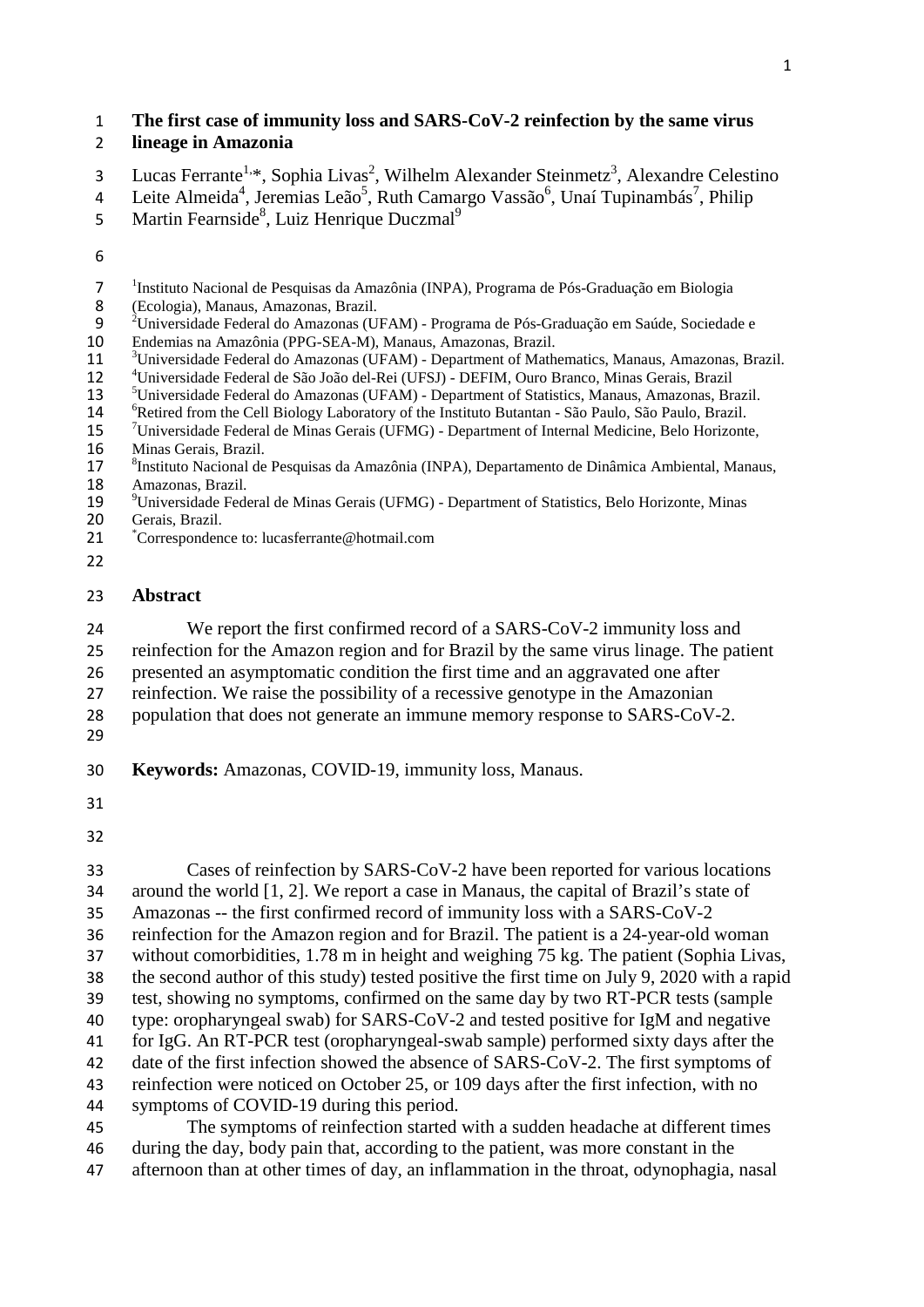congestion, tiredness and fatigue, chest pain, lack of appetite, increased blood pressure and tachycardia. The patient tested positive for IgM and negative for IgG on October 29, the reinfection being confirmed by an RT-PCR test that indicated potential transmissibility. The symptoms worsened from October 30 to November 2, when the patient reported fatigue even while speaking. In the critical period, the patient had a heart rate 125 beats per minute, blood pressure of 190/100 mm Hg and body 54 temperature of 39.5  $\degree$  C (103  $\degree$  F). On November 8 the patient had no more symptoms, returning to practice regular physical activities during the month of December. On January 4, 2021, the patient again experienced fatigue and tachycardia, in addition to new symptoms such as diarrhea and a drop in blood pressure. A new antibody test showed IgM but not IgG production.

 Although patients who have recovered from COVID-19 show a reduction in levels of antibodies of type IgG [3], this patient had no IgG antibodies since the first contact with SARS-CoV-2, a factor implying with a greater risk of reinfection [4]. In addition, the patient did not produce IgG antibodies even after reinfection with severe symptoms. The absence of an immune response in the form of IgG antibodies, both at first contact and on reinfection, indicates that individuals may not acquire natural immunity to SARS-CoV-2, undermining expectations of herd immunity.

 The period from the first infection by SARS-CoV-2 to the first symptoms of reinfection was 109 days. The existence of a negative laboratory test for SARS-CoV-2 and an asymptomatic period longer than 90 days between the first infection and reinfection meet the epidemiological criteria established by the Pan American Health Organization, the World Health Organization and Centers for Disease Control and Prevention (CDC) to classify as a reinfection by SARS-CoV- 2 [5, 6]. Although we have not performed sequencing for comparison with other strains, the reinfection caused by the new strain of Amazonian (P1) origin is ruled out due to its estimated appearance between December 2020 and January 2021; other variants are also not plausible since there is no record of these for the Amazon region [7, 8].

 It is likely that the third and most serious manifestation of the disease, observed in January 2021, was due to the P1 variant, since the antibody test showed IgM but not IgG production and the P1 variant was the predominant variant in Manaus in January 2021 [7, 8, 9], which suggests that reinfection this month could have occurred either by the same variant or by the P1 variant. Since the two previous infections did not protect against an additional reinfection in January even if the January infection was by the original variant, this reinforces the argument that immunity from natural contact with the virus is not guaranteed.

 This case study warns of the possibility of reinfection by the same strain of SARS-CoV-2 for patients who do not generate an immune response to the coronavirus, as noted by the absence of IgG production. The observed data lead us to raise the hypothesis of the existence of a recessive genotype within the population of Manaus that does not generate an immune response to the coronavirus. Various cases of reinfection in Amazonas have been reported [10], even before the appearance of new strains in the region [7, 8]. Manaus has a mixed population with many residents of indigenous descent, and the vulnerability due to genetic factors of indigenous peoples and their descendants to respiratory diseases caused by viruses reinforces this hypothesis [11].

 Confirmation of reinfection in the Amazon region is an essential alert for Brazil because of the potential of infections to overwhelm the health system, as occurred during the first wave in Manaus [11]. It is also important because of the vulnerability of traditional communities, including indigenous peoples in the region [11, 12]. The risk to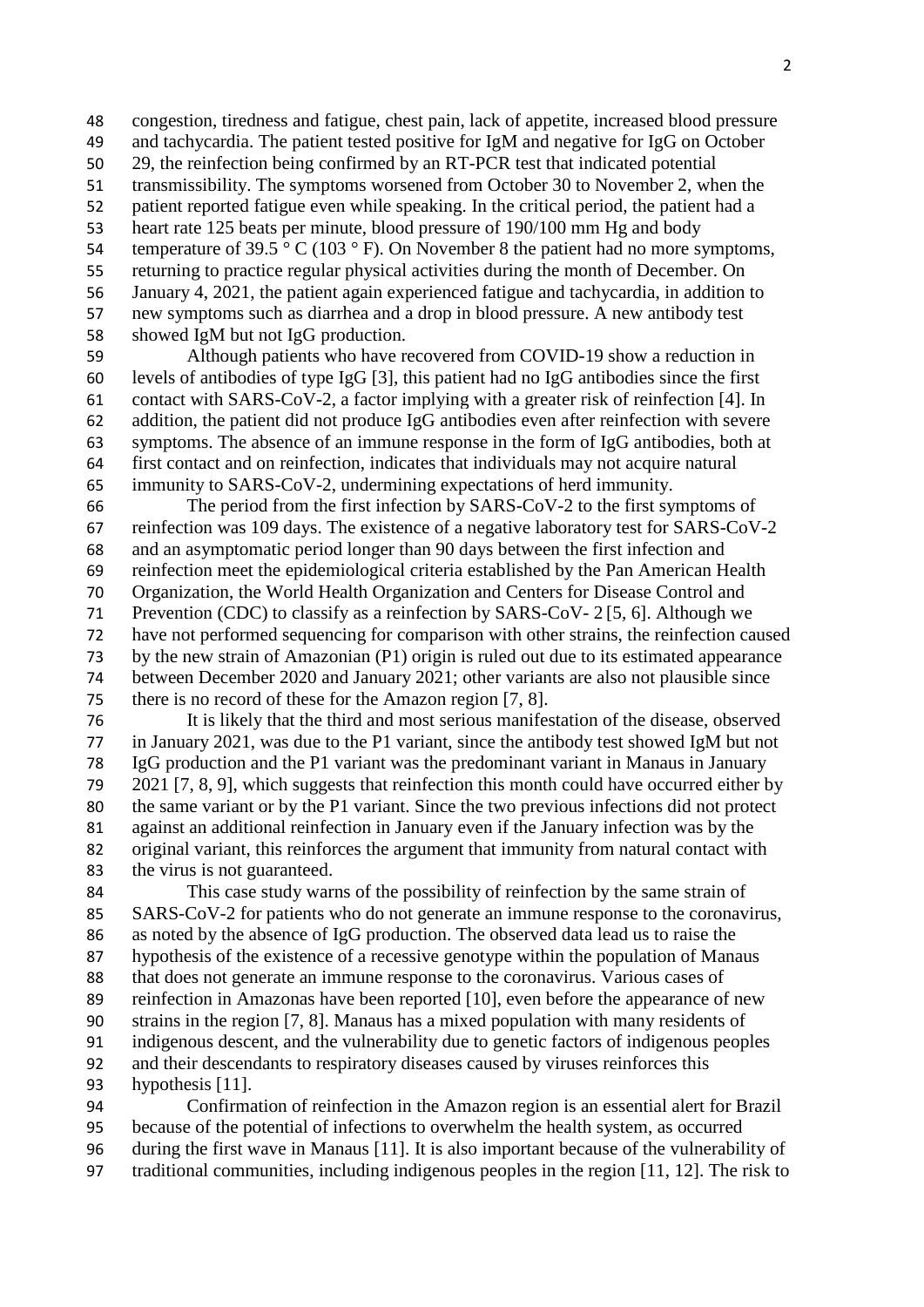the health system is because the demand for ICU beds for individuals exposed to SARS- CoV-2 for the first time is added to the demand from re-infected patients who may have more serious symptoms due to long-term effects from a previous infection.

 Data from the Foundation for Health Surveillance of Amazonas (FVS) confirm that the second wave was bigger than the first, starting 21 days after the return of face- to-face classes in public schools on September 24, 2020 [13]. None of the population had been vaccinated at that time. By April 21, 2021 Brazil had vaccinated 13% of its entire population with the first dose of a vaccine and 5% of the population with the second dose [14]. Less than 15% of the population of Manaus had received the first dose of a vaccine and 5% had received the second dose as of the same date; the elderly and health and public-safety professionals had been the priority groups [15]. Records of infection by the P1 variant have been observed in younger individuals than previously, and there was an increase in infections and hospitalizations in the 18 - 49 year age group [16], which is the age group not yet covered by the vaccine. The data in this case study confirm the possibility of reinfection not only by different variants [1, 2], but also by the same variant. Epidemiological models predict a third wave for Manaus, considering the current rates of immunization by vaccination [9, 17]. The possibility of unvaccinated people being re-infected by either the same or a different variant of SARS-CoV-2, together with the low immunization rates by vaccination and the loosening of restrictive measures (such as the planned resumption of face-to-face classes in the second half of May), point to the continuity of the pandemic in Amazonas and in Brazil.

#### **Conclusion**

 Here we report the case of a patient who did not generate an immune response to SRAS-CoV-2. This case suggests the possibility of a recessive genotype within the population preventing generation of a natural immune response to the coronavirus, making reinfection possible by the same strain to which the individual originally became infected. These results are particularly important because the record is from Manaus, one of the world's cities with the most critical situations in the COVID-19 pandemic. In addition, given the low rate of immunization via vaccination of the Brazilian population and the possibility of reinfection by either the same or by a different variant, continuation of the country's pandemic is expected.

 **Acknowledgments.** This study was supported by the Conselho Nacional de Desenvolvimento Científico e Tecnológico (CNPq) and Fundação de Amparo à

- Pesquisa do Estado do Amazonas (FAPEAM).
- 

#### **Author contributions:** LF conceived of the idea; LF, SL, WAS, ACLA, JL, RCV, UT, PMF and LHD wrote the manuscript; LF, SL, WAS, ACLA, JL, RCV, UT, PMF and LHD revised the manuscript.

- 
- **Conflict of Interest:** The authors declare that they have no conflict of interest.
- 
- **References**
- 143 1. ECDC. Reinfection with SARS-CoV-2: considerations for public health response. ECDC. 2020; https://bityl.co/5T1h